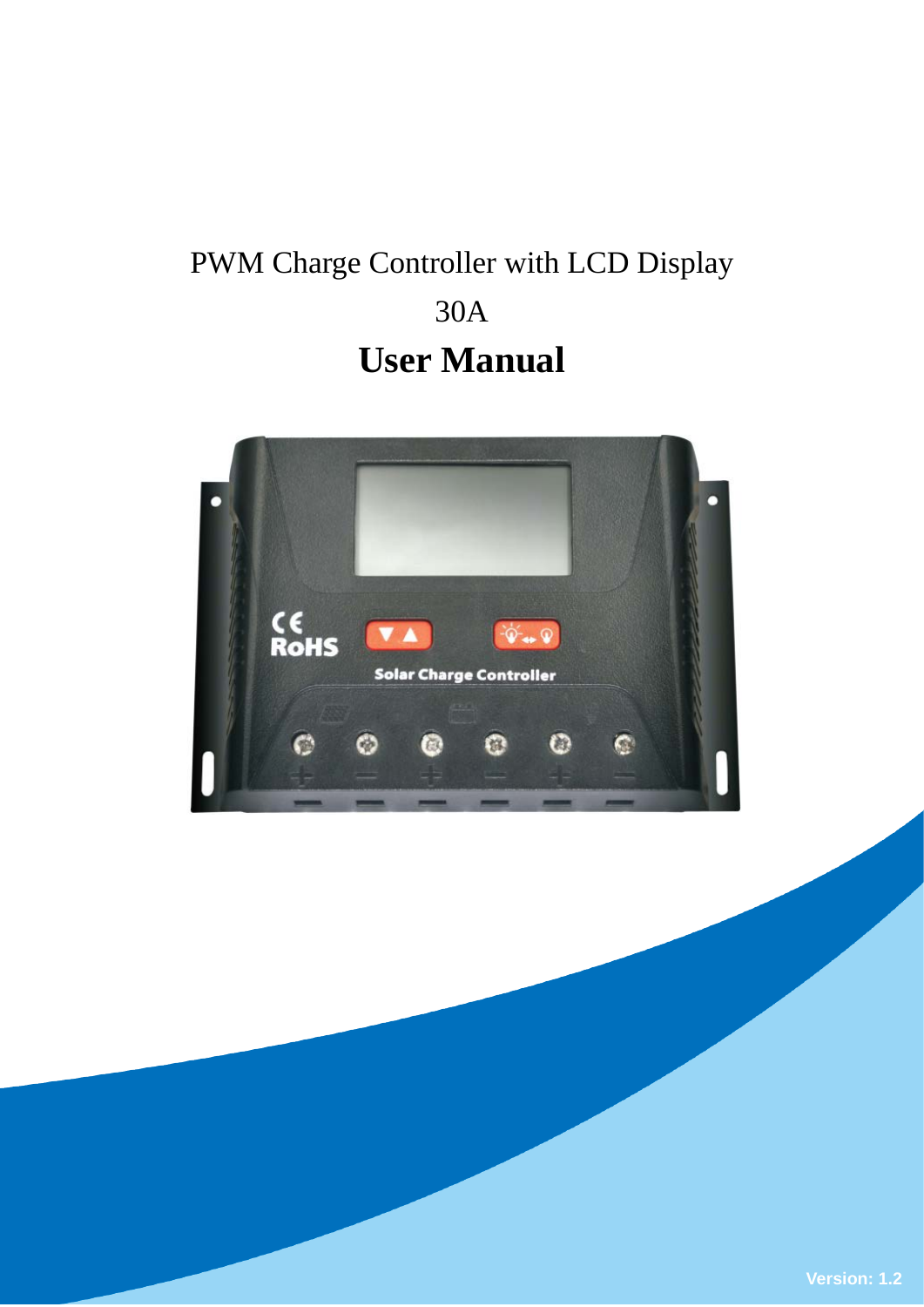# **Product Features**

1. 12V/ 24 V system voltages are automatically recognized.

2. Charging program options for sealed, GEL and flooded lead-acid batteries and lithium batteries are available.

3. An upgraded 3-stage PWM charging algorithm is adopted. Application of an equalizing charge to the battery periodically or when over discharged, can effectively prevent the battery from non-equalization and sulfuration, thus extending the battery's service life (with the exception of GEL and lithium batteries).

4. With temperature compensation employed, charging parameters can be automatically adjusted (with the exception of lithium batteries).

5. A wide range of load working modes facilitate the product's application to different types of street lights and monitoring devices.

6. The product provides overcharge, over-discharge, overload protection, as well as short-circuit and reverse-connection protection.

7. By virtue of an advanced load starting method, large-capacitance loads can be started smoothly.

8. A range of parameter settings and power-down saving functions are available, thus requiring no repeated setting.

9. The product provides a dot matrix graphic LCD screen and a human-machine interface with 2 keys.

10. The user-friendly design of browser and dynamic interfaces ensures convenient and intuitive operations.

11. (An optional communication function) provides a RJ12 data port (output of TTL232 level or blue tooth signals), with the data adopting the standard Modbus protocol, can be used together with our upper computer Monitoring software or mobile phone APP.

12. Boasting an industrial grade design, the product can function well in various tough conditions.

13. TVS lighting protection is adopted.

## **Panel Structure**

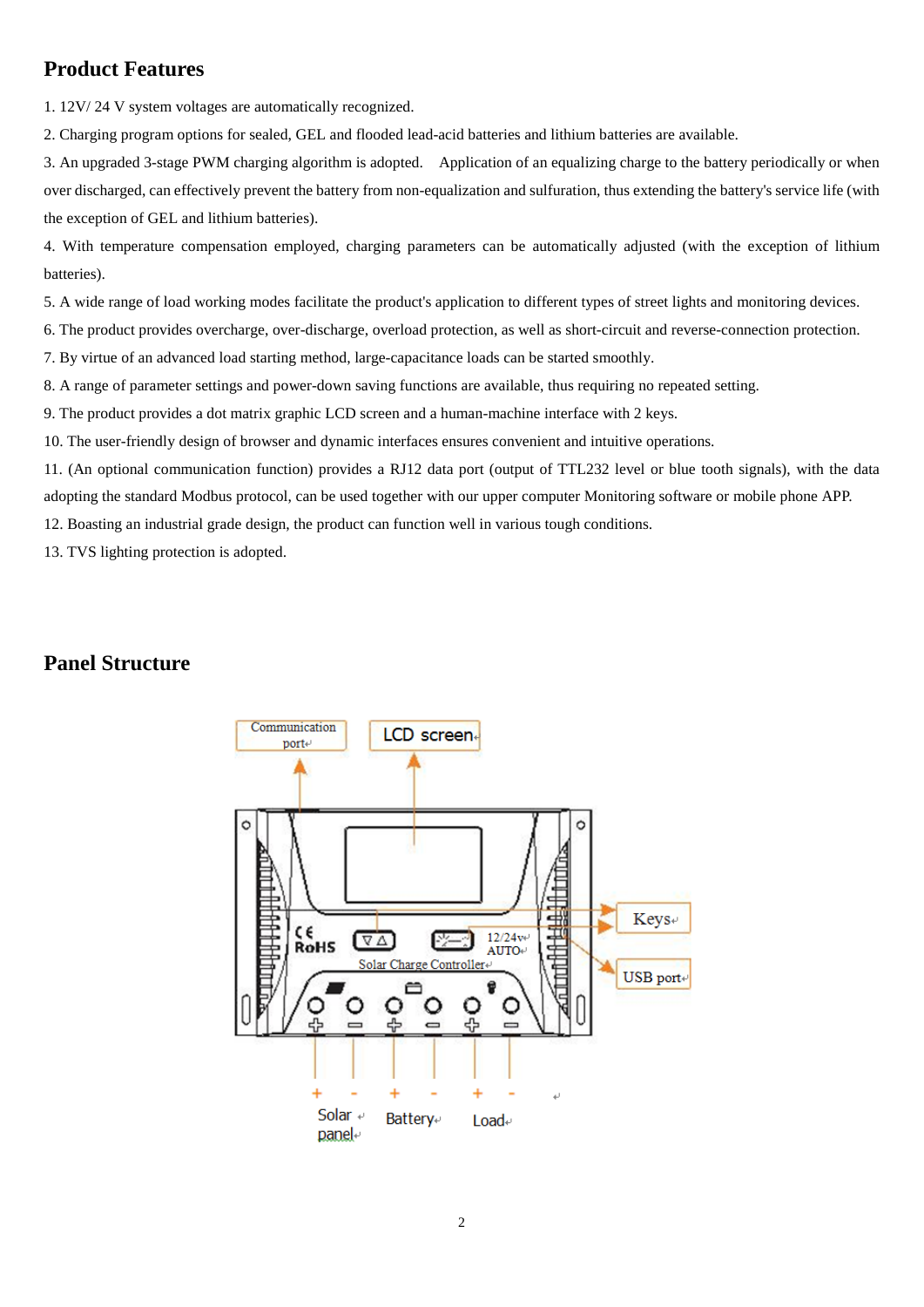#### **Installation Instructions and Precautions**

#### **1. The controller shall be installed securely, and its dimensions are as follows:**

 External dimensions: 164.0×103.5×47.0 (mm) Installation dimensions: 154×85 (mm)

#### *2.* Installation hole diameter:3.5(mm)



#### Dimensions in mm

#### **3. Precautions:**

① For a 12 V system, the LCD screen displays "12 V" on the lower-left corner. And it's similar for 24 V systems.

②The first step is to connect the battery. If the connection is made correctly, the controller screen will light up; otherwise, check whether the connection is correct.

③The second step is to connect the solar panel. If sunlight is present and strong enough (the solar panel voltage is greater than battery voltage), the sun icon on the LCD screen is on; otherwise, check whether the connection is correct (it's recommended that the operation be performed under the debugging mode).

④The third step is to connect the load. Connect the load leads to the controller's load output terminal, and the current shall not exceed the controller's rated current.

⑤As the controller will generate heat during operation, it's recommended that the controller be installed in an environment with good ventilation conditions.

⑥ Choose cables with large enough capacity for connection, in case too much loss incurred on the lines causes the controller to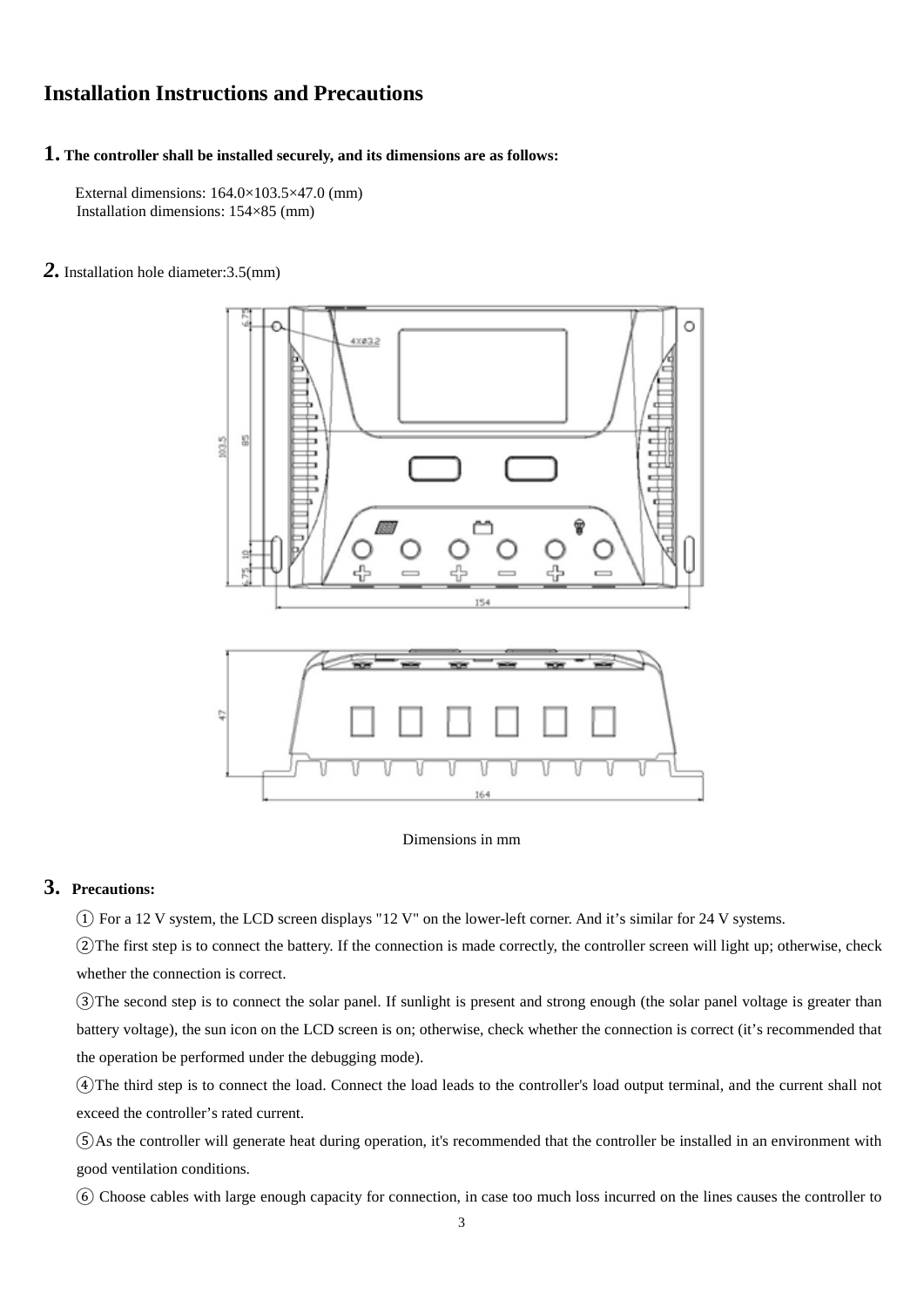misjudge.

⑦The controller has a common positive pole inside. If grounding is needed, ground the positive pole.

⑧It's important to fully charge the battery regularly. At least once full charging every month is recommended, and failure to do that may cause permanent damage to the battery. Only when in-flow energy outpaces that out-flow energy can the battery be charged fully, Users shall bear this in mind when configuring the system.

⑨Check whether the controller's each connection terminal is tightened securely; if not, it may suffer damage when the current passes.

# **State Indicators**

| LCD Icon                  | <b>Indicated Object</b> | <b>State</b>     | Meaning                                 |  |
|---------------------------|-------------------------|------------------|-----------------------------------------|--|
| $\gamma_{\rm{max}}^{(2)}$ | Day recognition         | Steady on        | Day time                                |  |
|                           | Night<br>recognition    | Steady on        | Night time                              |  |
| Ø<br>▒                    | Solar panel             | Steady on        | Solar panel indication                  |  |
| <b>BOOST</b>              |                         | Steady on        | Boost charging                          |  |
| <b>FLOAT</b>              | Charging state          | Steady on        | Floating charging                       |  |
| EQUATIZE                  |                         | Steady on        | Equalizing charging                     |  |
|                           |                         | Quick flashing   | Battery overvoltage                     |  |
|                           | <b>Battery</b>          | Slow<br>flashing | <b>Battery</b> overvoltage              |  |
|                           |                         | 4 dashes         | 100%                                    |  |
|                           | <b>Battery SOC</b>      | 3 dashes         | 75%                                     |  |
|                           |                         | 2 dashes         | 50%                                     |  |
|                           |                         | 1 dash           | 25%                                     |  |
|                           |                         | <b>Odash</b>     | $0\%$                                   |  |
|                           |                         | Steady on        | Load turned on                          |  |
| ♔                         | Load                    | Steady on        | Load turned off                         |  |
| 曷                         |                         | Quick flashing   | Overload or short-circuit<br>protection |  |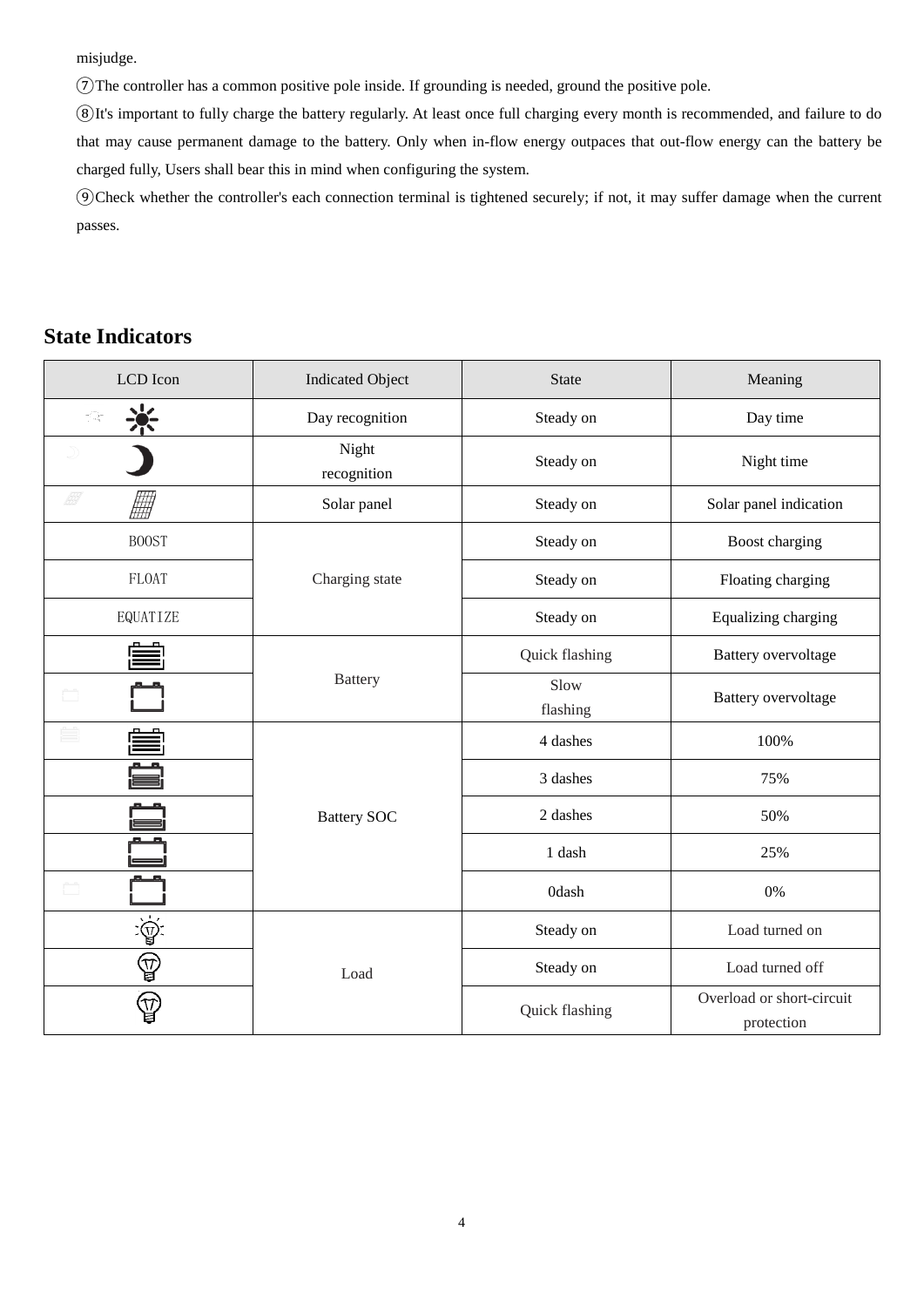# **Five Load Working Modes**

**1.Pure light control (0):** When sunlight disappears and the light intensity drops to the starting point (light control off), the controller initiates a 10-minute delay (settable) to confirm the starting signal, and then switches on the load for operation. When sunlight emerges and the light intensity reaches the starting point, the controller initiates a 1-minute (fixed) delay to confirm the shutting-down signal, and then shuts down the output to stop the load's operation.

**2. Light control + time control (1 to 14):** The starting process is the same as pure light control. After operating for a preset period of time (settable from 1 to 14 hours), the load stops operation automatically.

3. **Manual Mode (15):** In this mode, the user can switch the load on or off by the keys, no matter whether it's day or night.

#### **4. Debugging mode (16):**

When the solar panel voltage is higher than the "light control off" voltage, switch off the load immediately; when the solar panel voltage is lower than the "light control on" voltage, switch on the load immediately.

|  |  | 5. Normal on (17): The energized load keeps in output state. |  |  |
|--|--|--------------------------------------------------------------|--|--|
|--|--|--------------------------------------------------------------|--|--|

| <b>LED</b><br><b>Display</b> | Mode                                        | <b>LED</b><br><b>Display</b> | Mode                     |  |
|------------------------------|---------------------------------------------|------------------------------|--------------------------|--|
|                              | Pure light control mode                     |                              | Light control $+$ time   |  |
| $\boldsymbol{0}$             |                                             | 9                            | control (9 hours)        |  |
|                              | Light control $+$ time<br>control (1 hour)  | 10                           | Light control $+$ time   |  |
| $\mathbf{1}$                 |                                             |                              | control (10 hours)       |  |
| $\overline{2}$               | Light control $+$ time<br>control (2 hours) | 11                           | Light control $+$ time   |  |
|                              |                                             |                              | control (11 hours)       |  |
| 3                            | Light control $+$ time<br>control (3 hours) | 12                           | Light control $+$ time   |  |
|                              |                                             |                              | control (12 hours)       |  |
| $\overline{4}$               | Light control + time<br>control (4 hours)   | 13                           | Light control $+$ time   |  |
|                              |                                             |                              | control (13 hours)       |  |
| 5                            | Light control $+$ time<br>control (5 hours) | 14                           | Light control $+$ time   |  |
|                              |                                             |                              | control (14 hours)       |  |
| 6                            | Light control $+$ time<br>control (6 hours) | 15                           | Manual mode              |  |
|                              |                                             |                              |                          |  |
| 7                            | Light control $+$ time                      | 16                           | Debugging mode (default) |  |
|                              | control (7 hours)                           |                              |                          |  |
| 8                            | Light control $+$ time<br>control (8 hours) | 17                           | Normal on mode           |  |
|                              |                                             |                              |                          |  |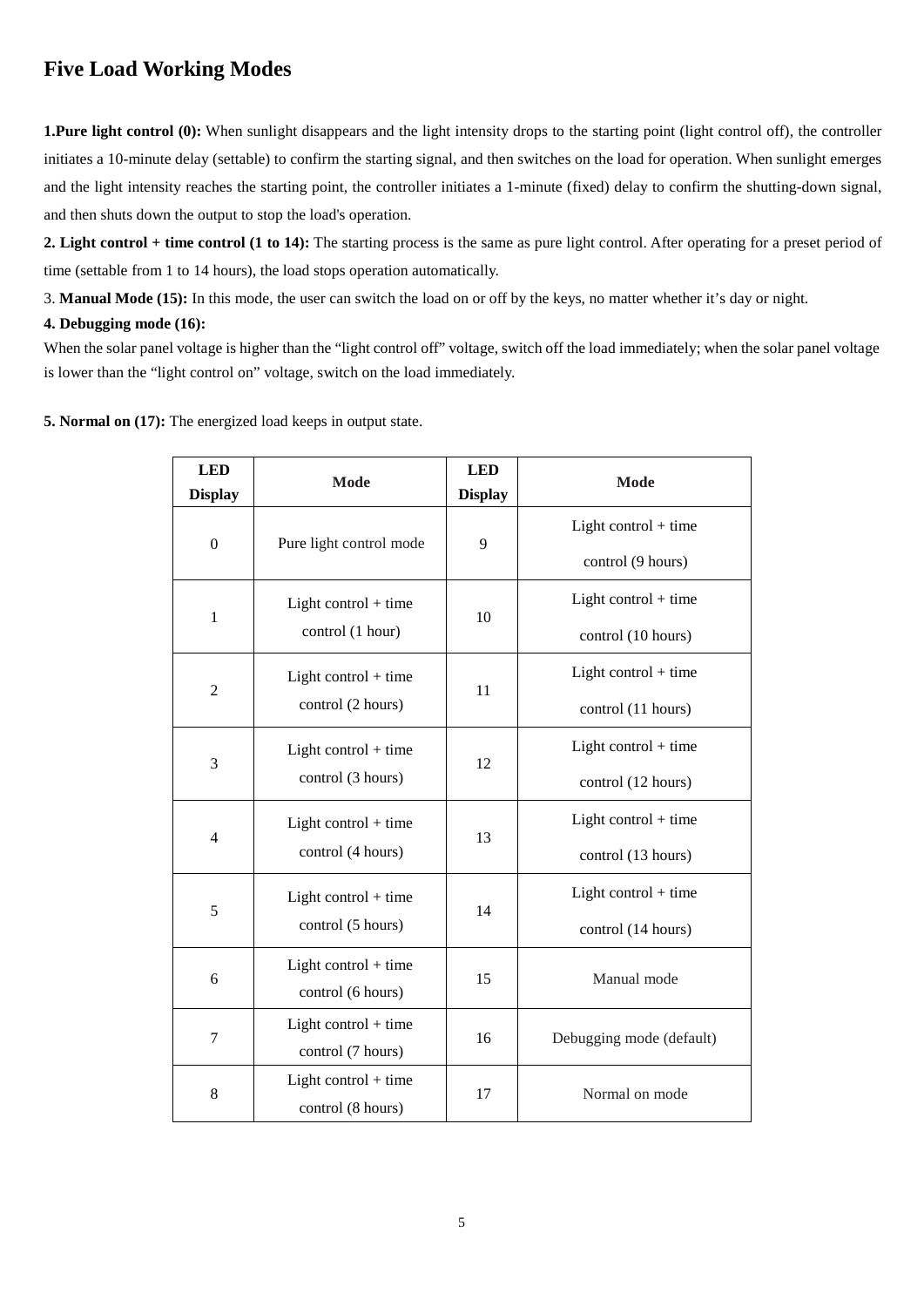# **Load Working Mode Settings**

In the load mode menu, long press  $\overline{\nabla \Delta}$  for 2s, and the number (e.g. 15) will begin to flash. Press  $\overline{\phi \rightarrow 0}$  to adjust the mode (from 0 to 17), and then long press  $\overline{\nabla \Delta}$  again for 2s to complete and save the setting. Note:

1. After parameter adjustment, if  $\sqrt{4}$  is not pressed and held long enough for exiting, the system exits to the main menu after 12s, and the parameter that was set is not saved.

2. When the system is saving data, the screen may shake slightly. This is normal and the user may ignore it.

### **Safety Advice**

- 1) When connected to a 24 V system, the solar panel terminal voltage may exceed the limit for human safety. If operation is to be performed, be sure to use insulation tools and keep your hands dry
- 2) If the battery is reversely connected, the controller itself won't be damaged, but the load end will have a negative voltage output, which may damage your load device. Take care not to let this happen.
- 3) The battery contains a large amount of energy. Therefore, in no cases should the battery be short circuited. It's recommended that a fuse be serially connected to the battery.
- 4) Keep the battery away from fire sparks, as the battery may produce flammable gas.
- 5) Keep children away from the battery and controller.
- 6) Follow the safety advice provided by the battery manufacturer.



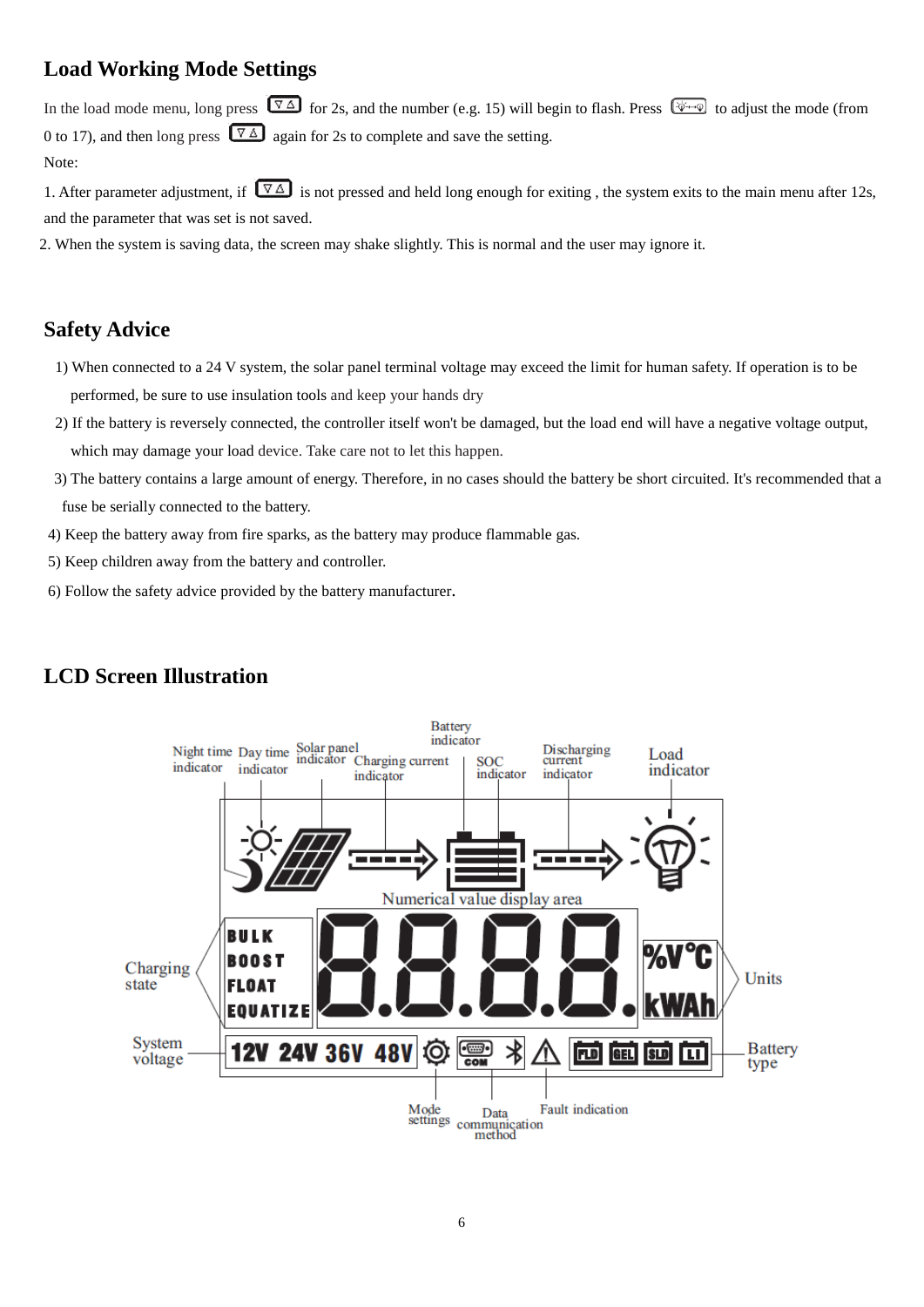# **Browsing Menu on LCD Screen**

1). Continuously press  $\nabla \Delta$ , the screen will display the following in order: "main menu"---"solar panel voltage"---" solar panel current"---"battery capacity"---"battery voltage"---"discharging current"---"charging amp-hrs"---" discharging amp-hrs"---" temperature inside controller"---" load mode"---" load mode settings"---"error code", and then back to "main menu". If the keys are not operated for 12s, the system will automatically return to display the "main menu"



# **Setting Menu on LCD Screen**

2). When "load mode" is displayed, long press  $\overline{\nabla \Delta}$  to enter into the load mode setting Press  $\overline{\mathcal{L}}$  to adjust the mode, and long press  $\boxed{\nabla \Delta}$  for 2s to save and exit; or else, the system will not save the setting that was just made and automatically exits the setting interface after 12s.

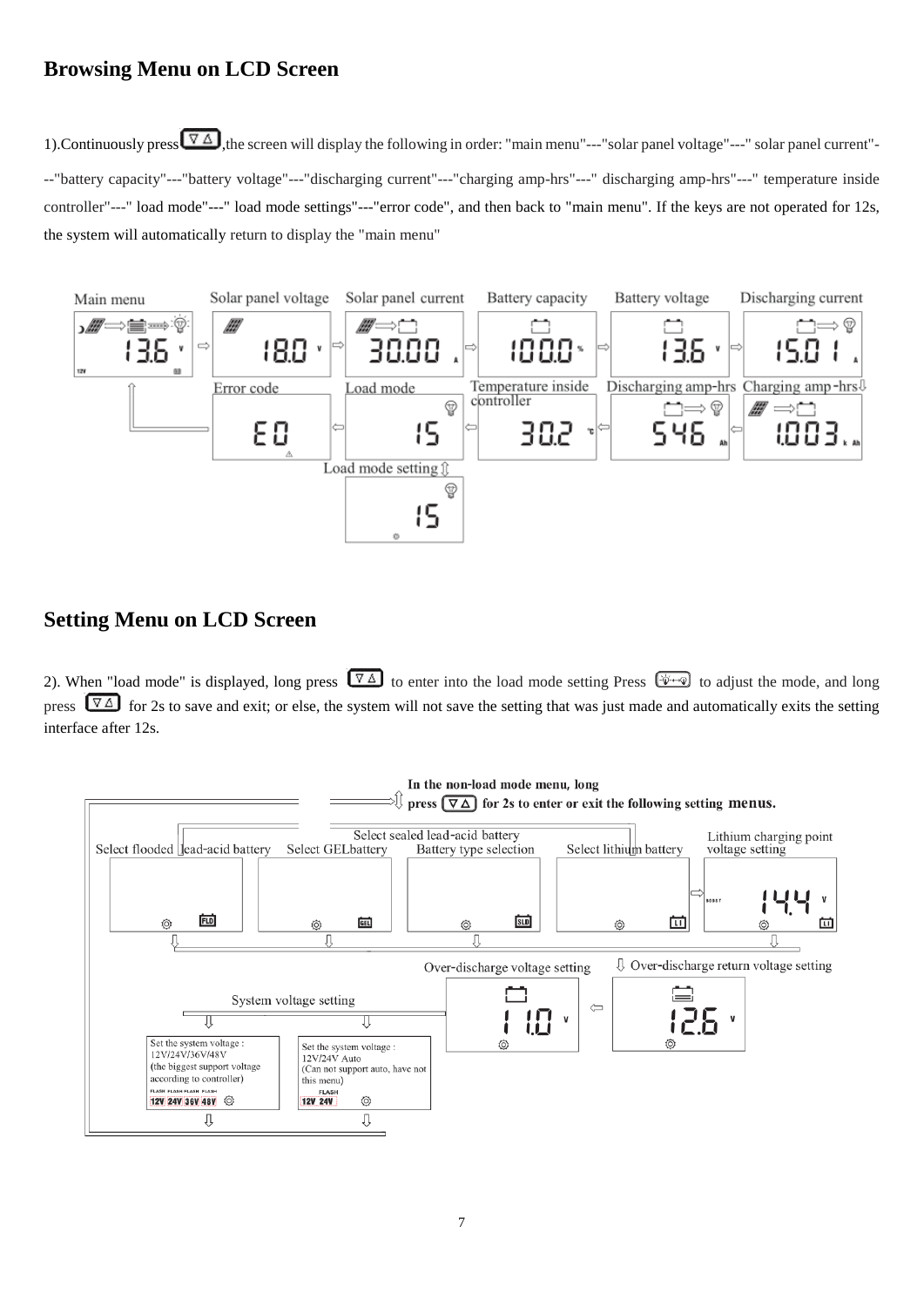# **Battery Types, Charging Voltages (Lithium Battery), Over-Discharge Return and Over-**

# **Discharge Voltage Settings**

In the non-load mode menu:

1) When  $\boxed{\nabla \Delta}$  is long pressed, the first interface entered is for battery type setting, and the flashing one is the battery type currently selected. Press  $\circled{(*)}$  to selet among FLD/GEL/SLD/LI.

2) After selection, short press  $\overline{\nabla \Delta}$  to enter into over-discharge return and over-discharge voltage settings; or the first to enter charging voltage setting menu for lithium battery.

3) After parameters have been set, long press  $\boxed{\nabla \Delta}$  for 2s to save and exit.

Parameters shall be set according to the following rule: over-discharge voltage < over-discharge return voltage <= under-voltage warning  $\epsilon$  float charging voltage  $\epsilon$  boost charging return  $\epsilon$  equalizing charging voltage  $\epsilon$  overcharge voltage; and two adjacent values shall have a difference greater than 0.5V.

# **Charging and Discharging Overload Pretection and Recovery Time**

In the charging and discharging overload protection mechanism, the relation between overload current and protection time is as follows: An overload current 1.25 times of the rated current initiates a delay of 30s before starting protection; similarly, 1.5 times, 5s and 2 times, 1s.

Overload recovery: automatic recovery after 1 minute.

# **Load Short Circuit and Recovery**

Short-circuit automatic recovery time: 1st time, 5 s; 2nd time, 10 s; 3rd time, 15 s; 4th time, 20 s; 5th time, 4 hours or automatic recovery the next day; or long press  $\circledast$  to make the load resume output.

## **Communication Port Line Sequence (Only for Controllers with Communication Functions)**

**Controller communication port RJ12 (6-pin)**

 $\overline{\phantom{a}}$ 

| RS232 |
|-------|
|       |
|       |
|       |

| No. | Definition                                |
|-----|-------------------------------------------|
| Ш   | Transmitting terminal TX                  |
| 2   | Receiving terminal RX                     |
| 3   | Power supply grounding / Signal grounding |
| ④   | Power supply grounding / Signal grounding |
| (5) | Power supply positive                     |
| 6   | Power supply positive                     |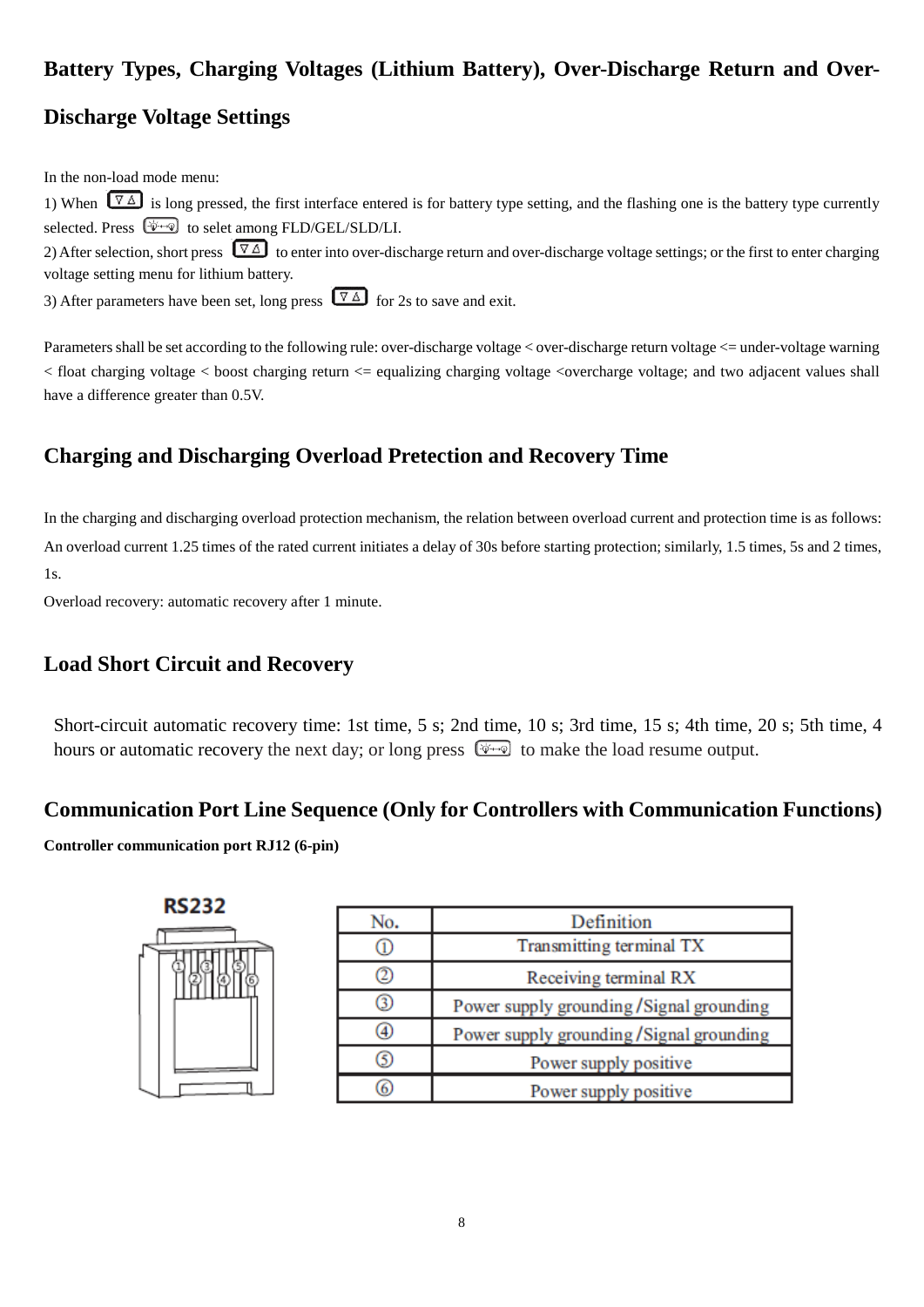# **Error Code List**

| Code on LCD screen | Corresponding error                    |  |
|--------------------|----------------------------------------|--|
| E <sub>0</sub>     | No error                               |  |
| E1                 | Battery over-discharging               |  |
| E <sub>2</sub>     | Battery overvoltage                    |  |
| E <sub>3</sub>     | Under voltage warning                  |  |
| E4                 | Load short circuit                     |  |
| E <sub>5</sub>     | Load overcurrent                       |  |
| E6                 | Controller inner temperature over heat |  |
| E8                 | Charging current too high              |  |
| E10                | Solar panel input voltage too high     |  |

# **Common Problems and Solutions**

| Symptoms                                                                                                                   | Causes and Solutions                                                                                                                                                     |
|----------------------------------------------------------------------------------------------------------------------------|--------------------------------------------------------------------------------------------------------------------------------------------------------------------------|
| LCD screen does not light up.                                                                                              | Check whether the battery is correctly connected.                                                                                                                        |
| Incomplete display or no renewal on LCD screen                                                                             | Check whether the ambient temperature is too low and whether<br>the display recovers when the temperature rises.                                                         |
| No charging with sunlight present                                                                                          | Check whether the solar panel is correctly connected, and<br>contact is good and reliable.<br>Check whether the solar panel voltage falls below the battery<br>voltage.  |
| The sun icon does not light up, while the solar panel icon does.<br>The battery voltage is normal, but there is no output. | The load will be switched on automatically after 10 minutes (set<br>by the user).                                                                                        |
| The battery icon flashes quickly, and there is no output.                                                                  | System overvoltage. Check whether the battery voltage is too<br>high.                                                                                                    |
| The battery icon flashes slowly, and there is no output.                                                                   | The battery is over-discharged, and will recover after recharged<br>adequately.                                                                                          |
| The load icon flashes quickly, and there is no output.                                                                     | The load's power exceeds the rated value or the load is short-<br>circuited. After the problem is solved, long press the key or wait<br>until it recovers automatically. |
| Other symptoms                                                                                                             | Check whether wiring is sound and reliable, and system voltage<br>is correctly recognized.                                                                               |